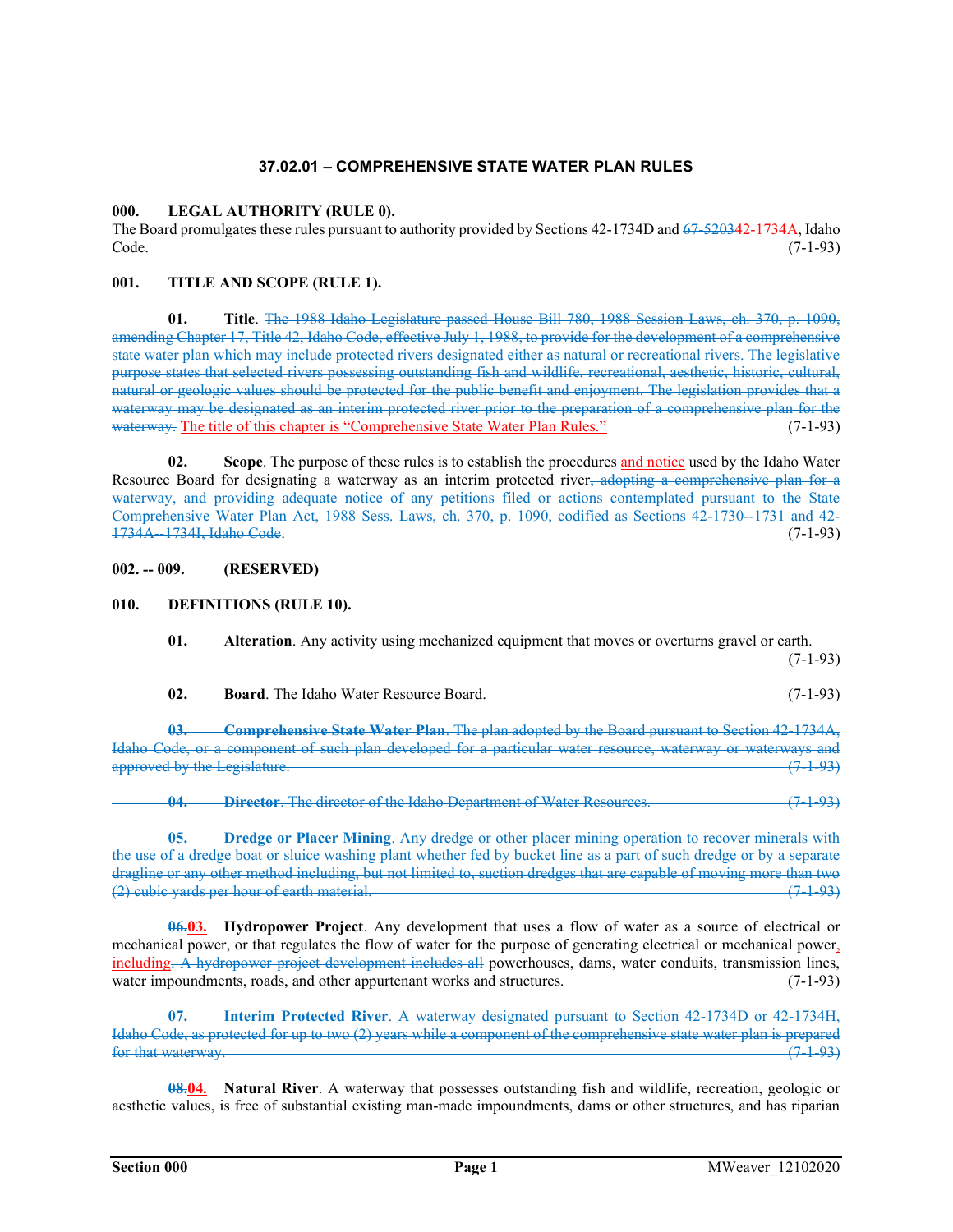areas that are largely undeveloped, although accessible in places by trails and roads. (7-1-93)

Publicize. To notify the public through press releases to the media, published notice in local, regional or statewide publications, and other procedures, as may be appropriate to inform and notify the local and general public of an impending action or decision. (7-1-93)

10. Protected River. A waterway protected in the comprehensive state water plan by designation as natural river or a recreational river. either a natural river or a recreational river.

11.05. Recreational River. A waterway that possesses outstanding fish and wildlife, recreation, geologic or aesthetic values, and might include some man-made development within the waterway or within the riparian area of the waterway.  $(7-1-93)$ 

12.06. Riparian Area. That area within one hundred (100) feet of the mean highwater mark of a waterway.  $(7-1-93)$ 

13. State Agency. Any board, commission, department or executive agency of the state of Idaho.  $(7\ 1\ 93)$ 

14.07. Stream Bed. A natural water course of perceptible extent with definite bed and banks that confines and conducts the water of a waterway that lies below and between the ordinary high water mark on either side of that waterway.  $(7-1-93)$ 

**15.08.** Waterway. A river, stream, creek, lake or spring, or a portion thereof, and does not include any tributary thereof. (7-1-93)

#### 011. -- 014. (RESERVED)

#### 015. INTERIM PROTECTED RIVERS (RULE 15).

01. Legislative Directive. Pursuant to the legislative directive of Section 42-1734H, Idaho Code, the Board by resolution at a regularly scheduled meeting on July 1, 1988, designated the following waterways as interim protected rivers: (7-1-93)

| a.                          | <u>Priest River, from the Canadian Border to the confluence of Priest Lake;</u>                                                                     | <del>-1-93)</del>  |
|-----------------------------|-----------------------------------------------------------------------------------------------------------------------------------------------------|--------------------|
| Đ.                          | South Fork of the Boise River, from Anderson Ranch Dam to Neal Bridge;                                                                              | <del>(7493)</del>  |
| —                           | Snake River, from Section 5, Township 11 South, Range 20 East, B.M. to King Hill;                                                                   | <del>(7493)</del>  |
| <del>d.</del>               | The following waterways within the Payette River Basin:                                                                                             | <del>7-1-93)</del> |
|                             | North Fork of the Payette River, from Cabarton Bridge to Banks;                                                                                     | <del>193)</del>    |
| ₩.                          | South Fork of the Payette River, from the Sawtooth Wilderness Boundary to Banks;                                                                    | <del>7193)</del>   |
| ĦŦ.                         | Main Payette River, from Banks to Black Canyon Dam; and                                                                                             | <del>-1-93)</del>  |
|                             | Henry's Fork of the Snake River from its point of origin at Henry's Lake to the point of its<br>confluence with the backwaters of Ashton Reservoir. | <del>193)</del>    |
| በን<br>$\sigma$ and $\sigma$ | Designation. Prior to the adoption of a comprehensive plan for a waterway the board may designate<br>a waterway as an interim protected river.      | <del>7-1-93)</del> |

03.01. Board Initiative. The board may consider a waterway for designation as an interim protected river upon its own initiative.  $(7-1-93)$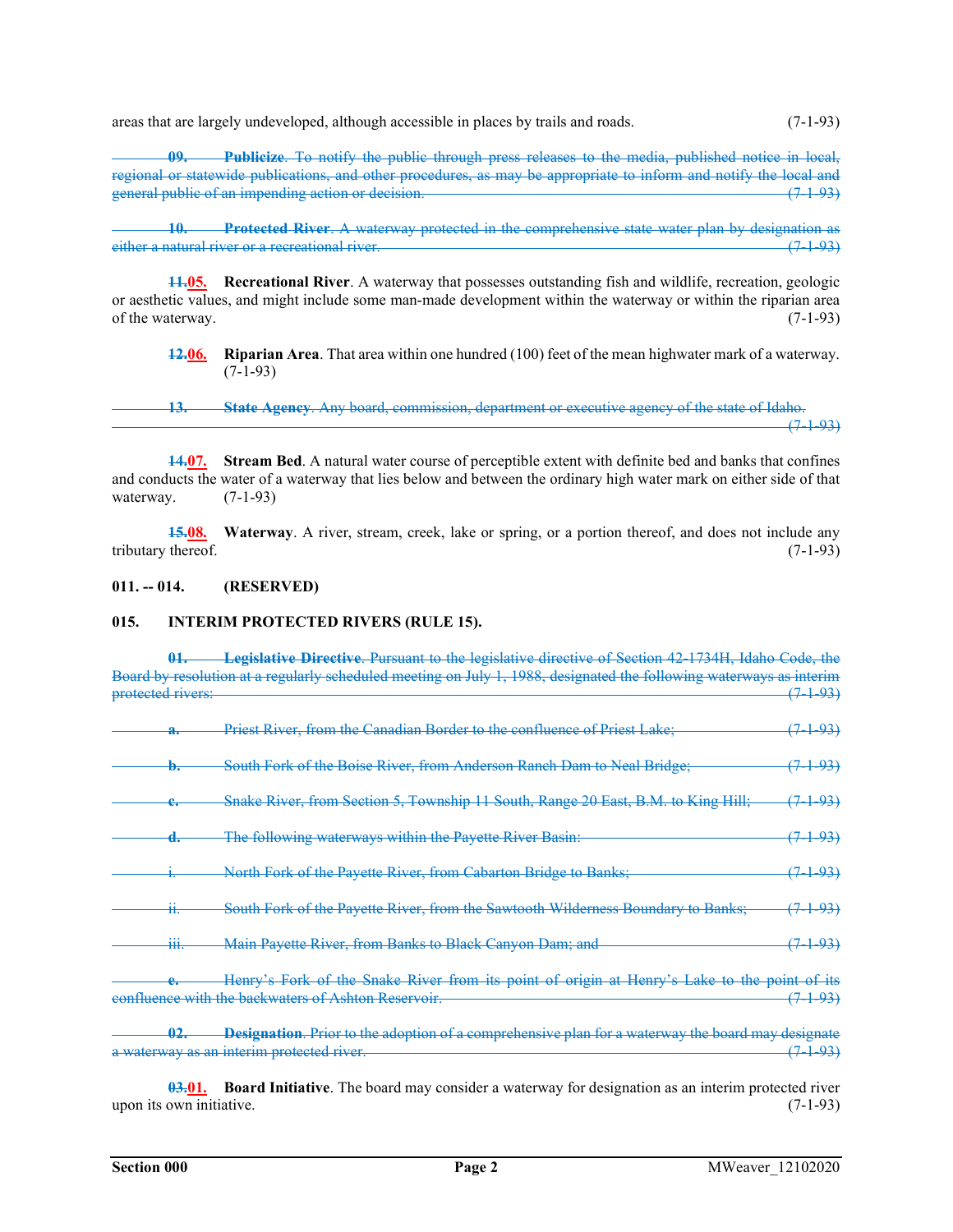$04.02$ . Petitions. The board will accept petitions requesting the board to designate a waterway as an interim protected river only from a state agency. The acceptability of a petition requiring clarification or corrections shall be determined by the director. (7-1-93)

**05.03.** Form. Petitions shall be in writing, signed by the agency head, and shall describe the waterway, or portion thereof, requested to be designated as an interim protected river. (7-1-93)

06.04. Filing. Petitions shall be filed with the director. No petition will be considered by the board at a board meeting unless it is filed with the director at least thirty (30) days prior to such board meeting. (7-1-93)

07. Notice of Consideration. The petitioning agency will be notified at least ten (10) days prior to the meeting of the time, place, and agenda for the board meeting at which the petition will first be considered. (7-1-93)

**08.05. Board Agenda**. The board agenda will include time for representatives of the petitioning agency to describe the affected waterway and the agency's reasons for seeking interim protection for that waterway. (7-1-93)

**Public Notice.** The board will publicize the proposed interim designation of the waterway. (7.1-93)

10. Public Input. The board will hold either a public information meeting or a hearing, as the board deems appropriate, to obtain public input on the merits of a proposed interim protected river designation. The board is not limited to one (1) meeting or hearing, and may elect to hold more than one (1) of each, or any combination thereof, as the board deems appropriate. (7.1.93)

**11.06.** Board Determination. At a board meeting not more than  $s$ ix  $(6)$  months after a petition for interim protected river designation has been filed with the director, the board shall determine whether the nominated waterway merits designation as an interim protected river. The results of the board decision, including identification of any prohibited activities under Rule 25, shall be publicized. The determination shall be based on a finding that: (7-1-93)

Basis of Determination. Designation of a waterway as an interim protected river shall be based upon a determination by the board that: (7-1-93)

 $\frac{1}{2}a$ . It is probable that the waterway would be designated a protected river in the comprehensive state water plan; and  $(7-1-93)$ 

 $\frac{\mathbf{ii} \cdot \mathbf{b}}{\mathbf{b}}$ . Interim protected river status is necessary to protect the values that would support such waterway's designation as a protected river in a comprehensive state water plan. (7-1-93)

b. Staff and Funding Considerations. Since the designation of a waterway as an interim protected river is limited to a term of two (2) years, unless extended by law, the board shall consider in its determination process the availability of staff and funding to complete a comprehensive plan for the designated waterway during the two (2) years following designation.

Repeat Filing of Denied Petitions. If the board determines not to afford interim protection to a nominated waterway, the board shall not subsequently entertain petitions seeking interim designation for that same waterway for a period of one (1) year from the date of board action. (7-1-93)

Lack of Review. There shall be no review of any board decision rejecting or accepting a nomination for an interim protected waterway. (7-1-93)

12. Relation to Comprehensive Water Plan. If a waterway is designated as an interim protected river, then the board shall, pursuant to Subsection 6 of Section 42-1734D, Idaho Code, proceed to prepare a comprehensive state water plan for the waterway. The board shall in preparing the state comprehensive water plan for the waterway consider, after review of all relevant factors contained in Section 42-1734A, Idaho Code, whether the designation should continue or whether modification of the designation is warranted. (7.1.93)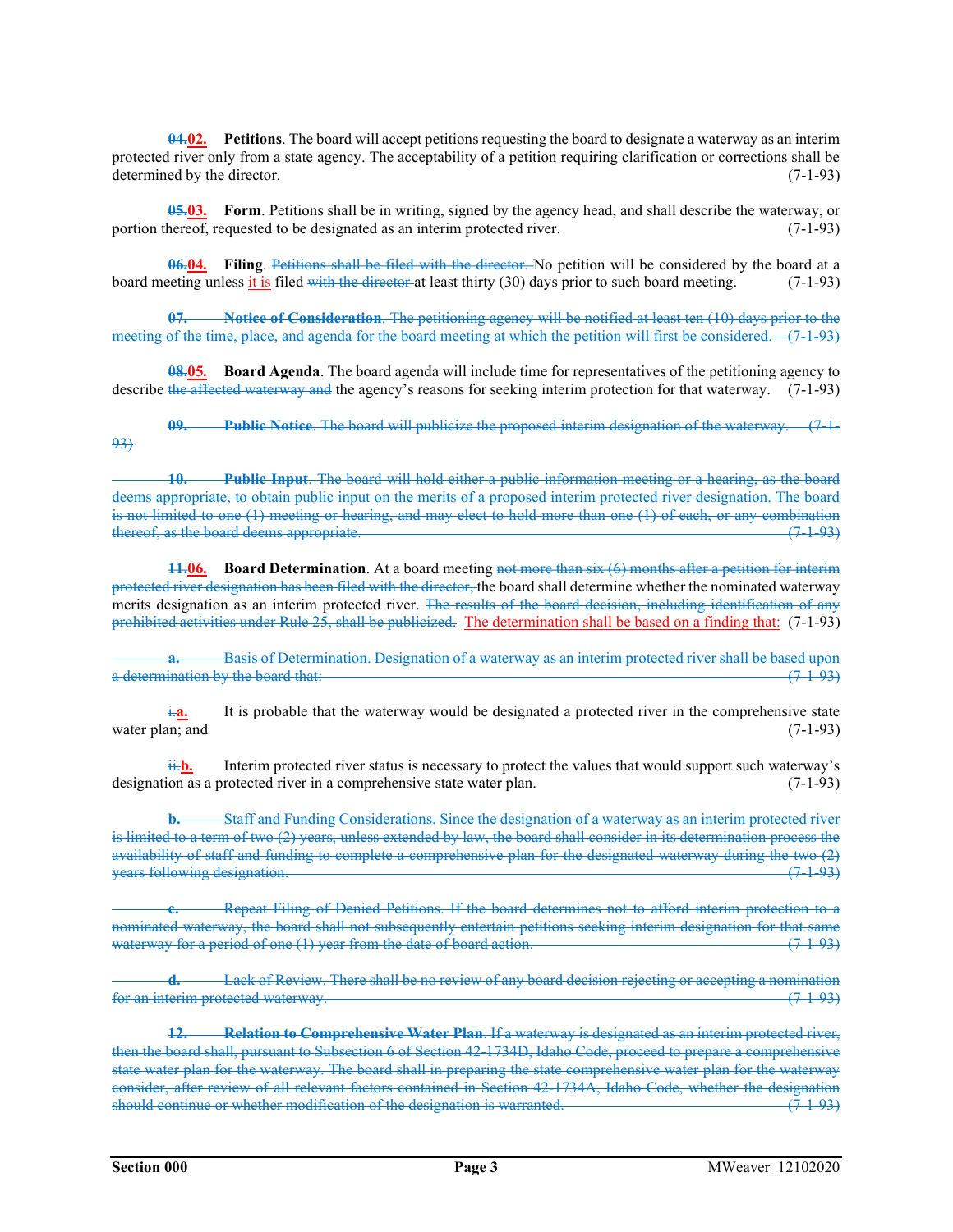13. Duration of Interim Protected Status. The designation of a waterway as an interim protected river shall remain in effect, pursuant to Subsection 4 of Section 42-1734D, Idaho Code, until the earliest of: (7-1-93)

The adoption of a comprehensive state water plan for the waterway designated as an interim protected river; (7-1-93)

Two (2) years following the designation of an interim protected river unless extended by law.  $(7\ 1\ 93)$ 

The revocation of a waterway's interim protected river status by law. (7-1-93)

14. Subsequent Designations. If the designation of a waterway as an interim protected river is either revoked by law, or terminated as provided in Section 42-1734D, Idaho Code, then the waterway shall not be eligible for designation as an interim protected river for a period of two (2) years following the revocation or termination of its interim protected river status. (7-1-93)

## 016. -- 024. (RESERVED)

#### 025. PROHIBITED ACTIVITIES ON INTERIM PROTECTED RIVERS PETITIONS TO EXEMPT SPECIFIC PROJECTS FROM INTERIM PROTECTED RIVERS (RULE 25).

| Λ1<br>v.                 | Board Identification. Upon designating a waterway for interim protected river status, the board<br>shall indicate which of the following activities listed in Subsection 5 of Section 42 1734A, Idaho Code, shall be |              |
|--------------------------|----------------------------------------------------------------------------------------------------------------------------------------------------------------------------------------------------------------------|--------------|
| prohibited:              |                                                                                                                                                                                                                      | <u> 1931</u> |
| u.                       | Construction or expansion of dams or impoundments;                                                                                                                                                                   |              |
| ₩.                       | Construction of hydropower projects;                                                                                                                                                                                 |              |
| $\overline{\phantom{a}}$ | Construction of water diversion works;                                                                                                                                                                               |              |
| <del>u.</del>            | Dredge or placer mining;                                                                                                                                                                                             |              |
| ॎ                        | Alterations of the stream bed: and                                                                                                                                                                                   |              |
| I.                       | Mineral or sand and gravel extraction within the stream bed.                                                                                                                                                         |              |

02.01. Petitions to Exempt Specific Action or Projects. Any person who is the owner, operator, or authorized official of an organization proposing to undertake or construct a prohibited activity or project may petition the board seeking a determination that the particular proposed action or project will not significantly impair the values supporting a waterway's designation as an interim protected river. Petitions proposing exemption for a specific project from the interim protected river designation shall (7-1-93)

Form. Petitions shall be in writing, signed by the owner, operator, or designated official of the petitioner, and describe the proposed action or project and its location.  $\frac{(-1.93)}{(-1.93)}$ 

Filing. Petitions shall be filed with the director. No petition will be considered by the board at a board meeting unless filed with the director at least thirty (30) days prior to such board meeting. (7-1-93)

Notice of Consideration. Petitioning parties will be notified at least ten (10) days prior to the meeting of the time, place, and agenda for the board meeting at which their petition will first be considered. (7-1-93)

04.02. Board Agenda. The board agenda will include time for the petitioner or his representative to describe the affected waterway or stream reach and to explain how the particular proposed action or project would not significantly impair the values supporting a waterway's designation as an interim protected river. The burden shall be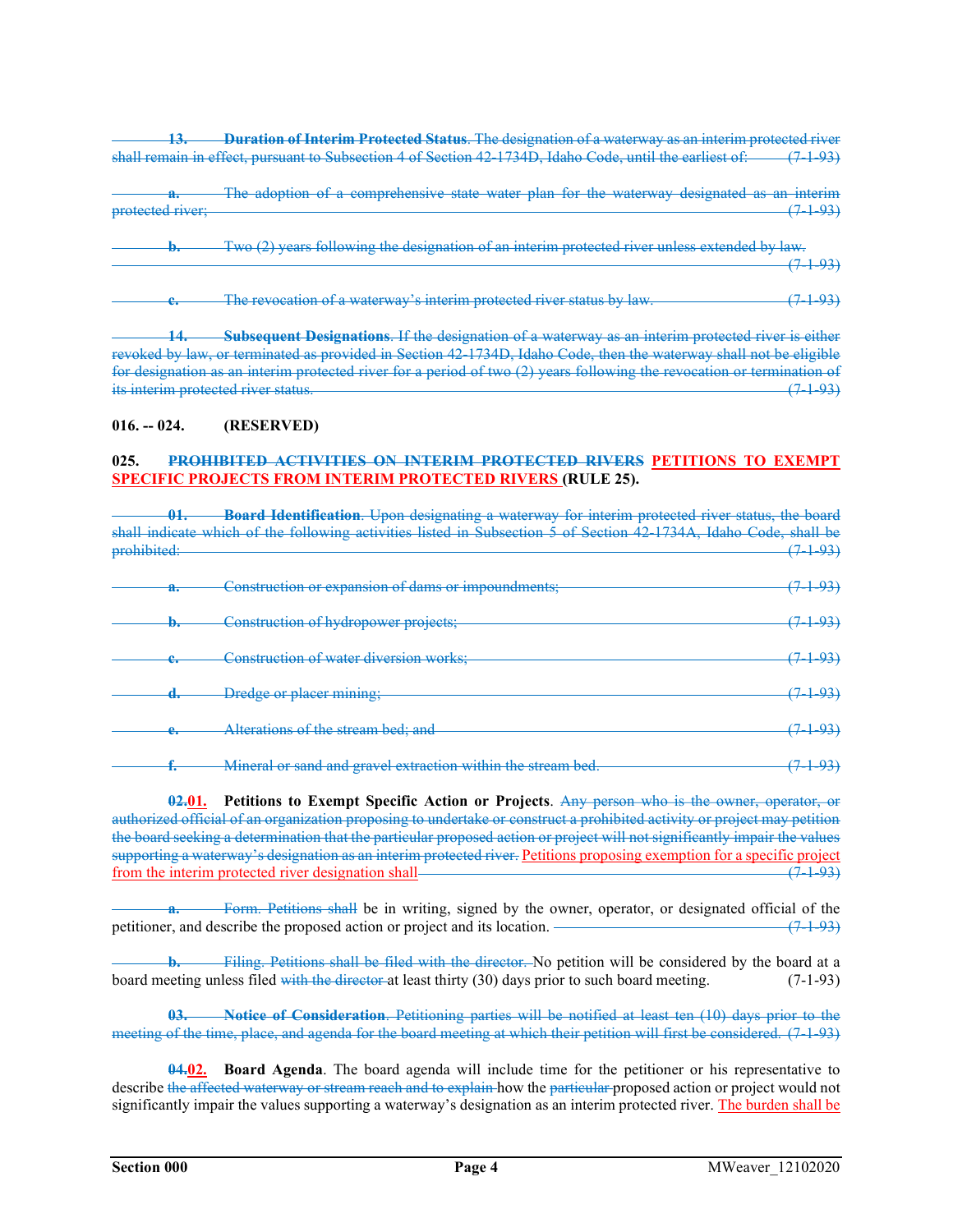on the petitioner to show that the proposed action will not impair those values supporting a waterway's designation as an interim protected river. (7-1-93)

Public Notice. The board will publicize the fact that the board is considering exempting the particular proposed action or project from one or more of the activities prohibited by the designation of the waterway as an interim protected river. (7.1.93)

06. Public Input. The board will hold a public hearing, and may hold one (1) or more information meetings in the affected area if the board deems this to be appropriate, to obtain public input on the merits of a proposed exemption. The public hearing may be scheduled in conjunction with the board meeting provided for in Rule Subsection 025.07. (7-1-93)

07. Board Determination. At a board meeting not more than four (4) months after a petition for exemption from the prohibitions of interim protected river status has been received by the director, the board shall determine whether the proposed action or project would impair those values being protected by interim designation. In unusual circumstances, the board may extend the four (4) month period allowed for board action. (7-1-93)

Basis of Determination. In determining whether a particular proposed action or project will significantly impair the values supporting a waterway's designation as an interim protected river, the board may consider any relevant information including environmental impact statements, technical studies and any other relevant comments or recommendations prepared for use before other state or federal agencies. The burden shall be on the petitioner to show that the proposed action will not impair those values supporting a waterway's designation as an interim protected river. (7-1-93)

Approved Exemptions -- Conditions. If the board determines the proposed action or project will not significantly impair the values supporting the waterway's designation as an interim protected river, then the proposed action or project shall be allowed to proceed, except that the board, after consultation with relevant state agencies, may impose appropriate conditions on such action or project, and shall advise any affected regulatory agency of such conditions. (7-1-93)

Emergency Waiver. The board delegates to the director the authority to determine if immediate action is required because of a potential for loss of life, damage to structures, or damage to public utilities or thoroughfares. In such cases alterations of a stream bed shall be allowed even though otherwise prohibited by board action. Such alterations shall meet all other applicable state law. (7-1-93)

08. Judicial Review. Pursuant to Subsection 5 of Section 42-1734D, Idaho Code, an aggrieved party may seek judicial review of the board's decision in accordance with Sections 67-5215 and 67-5216, Idaho Code.

 $(7\ 1\ 93)$ 

# 026. -- 029.999. (RESERVED)

## 030. COMPREHENSIVE STATE WATER PLAN (RULE 30).

01. Planning Authority. Pursuant to the provisions of Sections 42-1734A and 42-1734B, Idaho Code, the board shall, subject to legislative approval, progressively formulate, adopt and implement a comprehensive state water plan for conservation, development, management and optimum use of all unappropriated water resources and waterways of the state in the public interest. As part of the comprehensive state water plan, the board may designate selected waterways as protected rivers. The comprehensive state water plan shall contain a description of existing and planned uses, and the impact of such uses at the local, state, and regional level for those resources and uses identified in Subsection 3 of Section 42-1734A, Idaho Code. The plan shall quantify, insofar as possible, the unappropriated waters of the planning area, and shall plan the allocation of such waters among the various competing uses.  $(7 + 93)$ 

Coordination. The comprehensive state water plan shall be based upon studies and public hearings in affected areas. In addition, the board will encourage the cooperation, participation and assistance of the state departments of Lands, Parks and Recreation, Fish and Game, Health and Welfare, and Transportation, as well as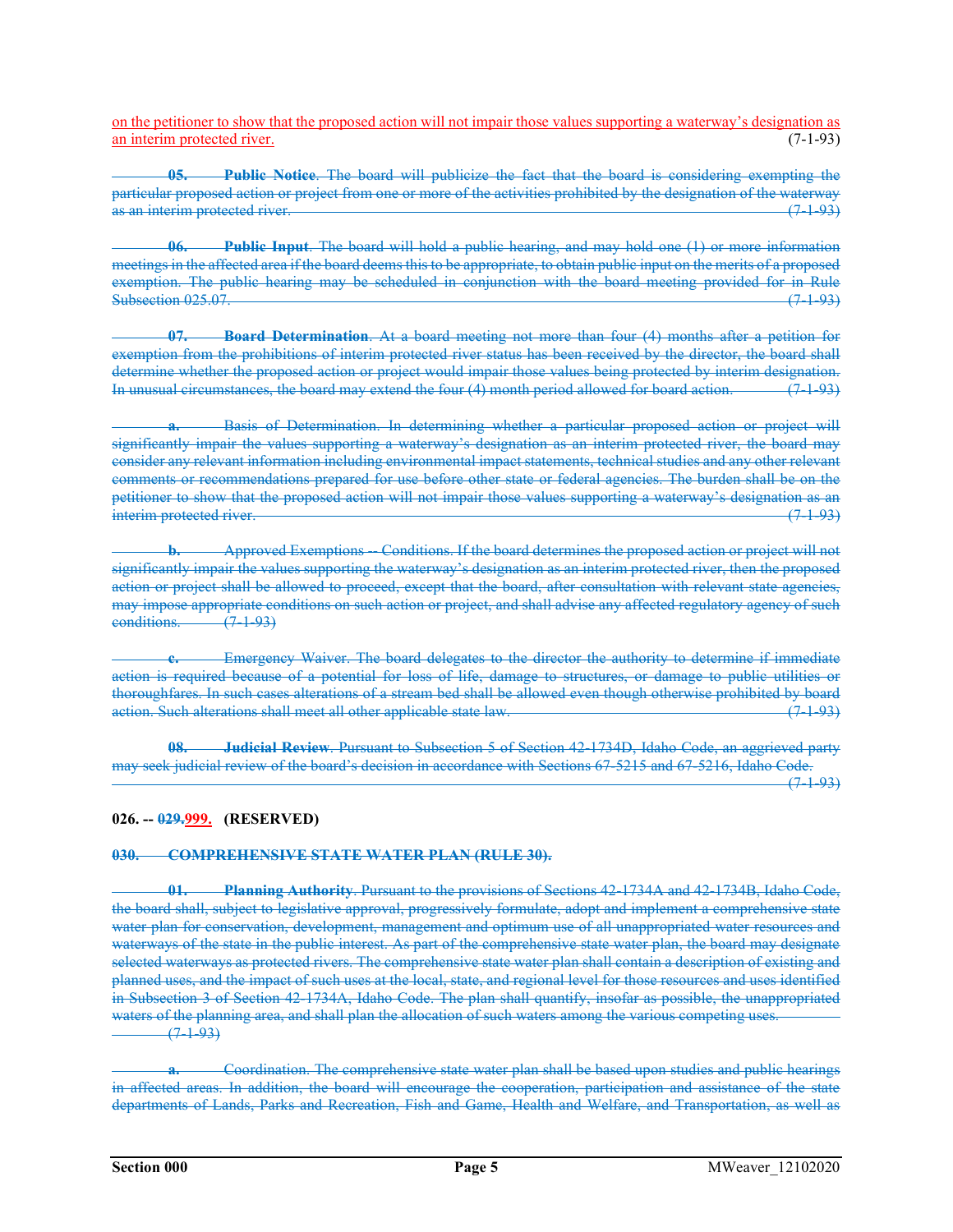federal agencies, local units of government, and affected Indian tribes. (7-1-93)

**b.** Local Advisory Group. The board will seek the involvement of volunteers from the geographic area to be affected by a portion of the comprehensive water plan. These volunteers shall constitute a local advisory group that shall inform the board of local concerns.

**Public Hearings.** Prior to developing a comprehensive plan for any waterway, river basin, drainage area, river reach, ground water aquifer or other geographic area, the board will hold at least one information meeting in the affected area at which all interested parties will be given the opportunity to advise the board on the scope of the proposed planning effort. Prior to adopting a comprehensive plan for any area the board will hold at least one (1) hearing in the affected area at which all interested parties will be given the opportunity to appear or to present written testimony in response to published proposals for adoption of a comprehensive plan.

 $(7\ 1\ 93)$ 

Public Notice. The board will publicize both information meetings and hearings that impact on the development or adoption of a comprehensive plan for any area. (7-1-93)

b. Written Comments. A minimum of sixty (60) days shall be allowed by the board between the announcing of a proposal for the adoption of a comprehensive state water plan or any component thereof and the close of the comment period for such proposed action. (7-1-93)

Legislative Review. Upon adoption of a comprehensive state water plan or any component thereof, the board shall present such plan for review to the Idaho legislature at the next regular legislative session following adoption. (7-1-93)

031. 034. (RESERVED)

#### 035. AMENDING THE COMPREHENSIVE STATE WATER PLAN (RULE 35).

01. Petitions. The board will accept written petitions seeking amendment of the comprehensive state water plan only from a state agency. The second control of the state of the state  $(7\ 1\ 93)$ 

**Form.** Petitions shall be in writing, signed by the agency head, and shall describe those portions of the comprehensive water plan to be amended and the reasons for the proposed amendments.

03. Filing. Petitions shall be filed with the director. No petition shall be considered by the board at a board meeting unless filed with the director at least thirty (30) days prior to such board meeting. (7-1-93)

Notice of Consideration. The petitioning state agency will be notified at least ten (10) days prior to the meeting of the time, place, and agenda for the board meeting at which the agency's petition will first be considered. (7-1-93)

Board Agenda. The board agenda will include time for representatives of the petitioning agency to<br>ading the comprehensive state water plan is considered necessary. (7 193) explain why amending the comprehensive state water plan is considered necessary.

06. Board Determination. At a board meeting not more than six (6) months after a petition to amend the comprehensive state water plan has been filed with the director, the board shall either commence action to amend the comprehensive plan or set forth its reason for denying the request in writing. (7-1-93)

Amending Procedure. If the board chooses to amend the comprehensive state water plan, the board shall do so in the same manner as provided for adoption of the original plan. (7-1-93)

Amendment by Board Initiative. Nothing in these rules shall prevent the board from reviewing and reevaluating portions of the plan upon its own initiative, and amending the plan in the same manner as provided<br>for adoption of the original plan. (3.15.02) for adoption of the original plan.